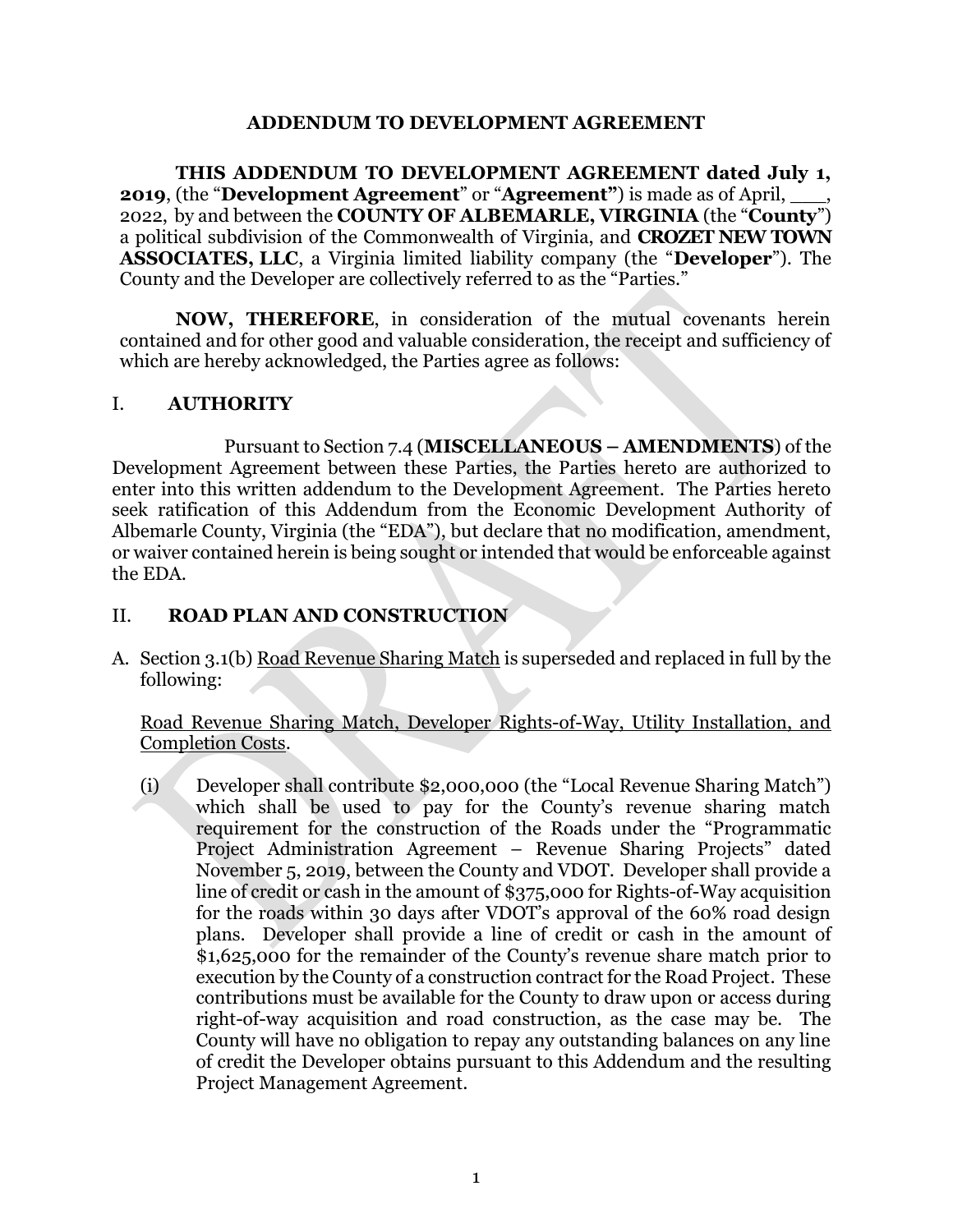- (ii) \$200,000 shall be used from the Road Revenue Sharing Match funds to compensate the Developer fully for acquisition of all rights-of-way from the Developer as stipulated in the grant application for VDOT revenue share matching funds.
- (iii) Developer shall contribute \$1,100,000 for water and sewer utility installation. This contribution shall be by line of credit or cash from which the County can draw or access during road construction. Any unused portion of this contribution will be returned to Developer or credited to Developer's other required contributions at the Developer's election and direction. Developer shall be responsible for water and sewer utility installation expenses that exceed \$1,100,000. The County will have no obligation to repay any outstanding balances on any line of credit the Developer obtains pursuant to this Addendum and the resulting Project Management Agreement.
- (iv) Developer shall participate in the review of the construction bids the County receives and the review of contractor qualifications.
- (v) Developer shall be responsible for and pay all road construction costs exceeding the Developer's Local Revenue Sharing Match (\$2,000,000), VDOT's Revenue Sharing Match (\$2,493,351), and the County's contribution (\$2,500,000) to complete the road construction project. Such funds must be secured by a line of credit or cash from which the County can draw or access during road construction. The County will have no obligation to repay any outstanding balances on any line of credit the Developer obtains pursuant to this Addendum and the resulting Project Management Agreement.
- (vi) Within 30 days of the County receiving bids for the Road Project construction contract, Developer must direct the County on whether to proceed with any bid additive terms which might require additional financial contributions from Developer.
- B. Section 3.2(a) Construction Management is superseded and replaced in full by the following:

Construction Contract and Management.

- (i) The County will obtain from third parties all rights-of-way and easements needed for the Road Project.
- (ii) The County will manage water and sewer public utility installations, including contingencies, testing, inspections, and other necessary services.
- (iii) The County will disburse up to \$1,100,000 from Developer for water and sewer public utility installations. Upon completion, the County will return any unused balance under the County's control and possession to Developer unless otherwise agreed. Upon exhaustion of such funds, Developer will be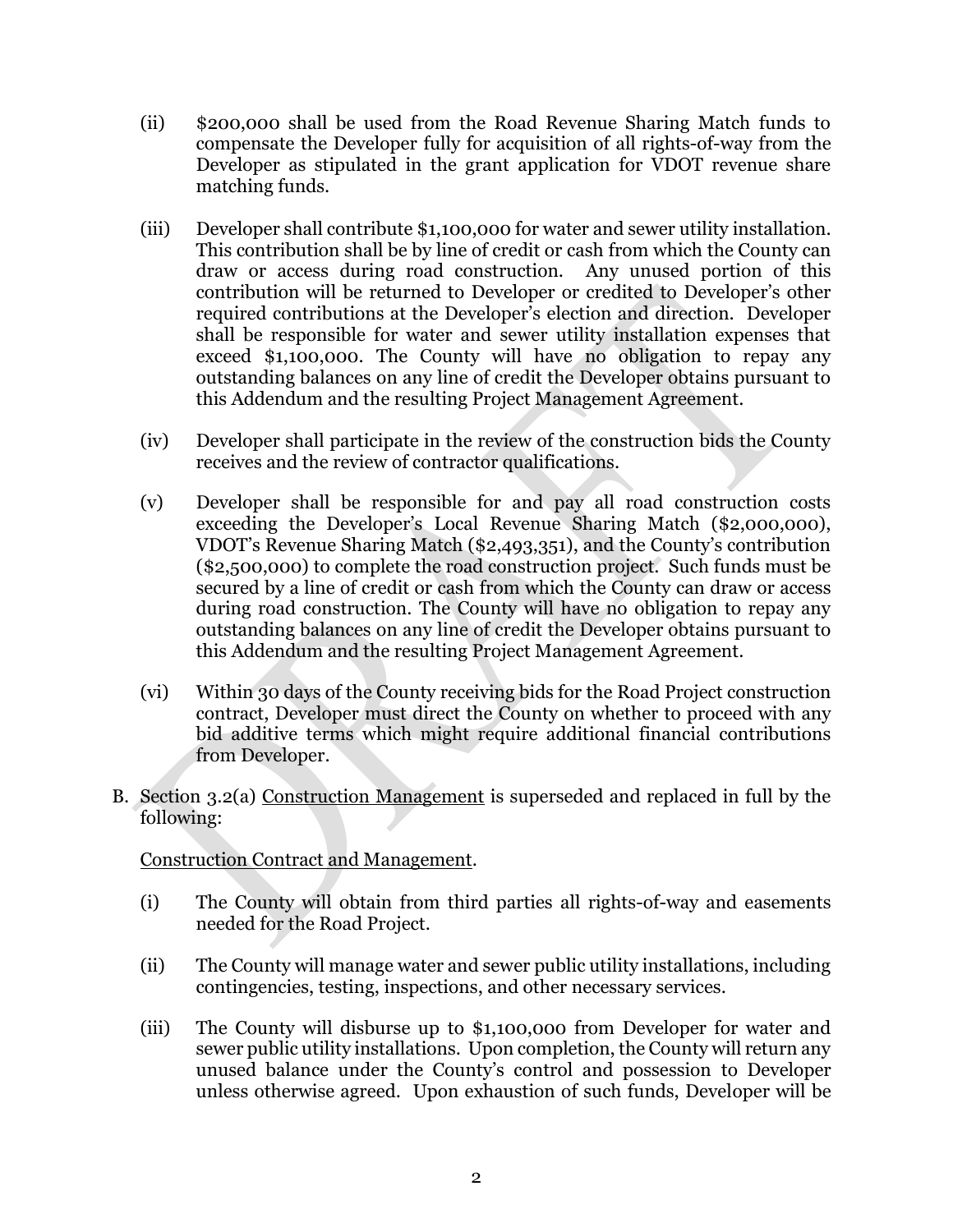responsible for providing additional funds by way of a line of credit or cash sufficient to complete installation. The County will have no obligation to repay any outstanding balances on any line of credit the Developer obtains pursuant to this Addendum and the resulting Project Management Agreement.

- (iv) Upon VDOT's final approval of the road design, the County will prepare the construction contract and all other supplemental materials needed to request bids according to the County's purchasing manual.
- (v) Upon the procurement of a road construction contract, the County will manage the construction subject to the procured contract and a Project Management Agreement between the Developer and County Executive.
- (vi) The County will expend up to and no more than \$6,780,000 to complete the Road Project. The source of the funds will be: \$2,000,000 from Developer; \$2,294,349 from VDOT (total match less VDOT project expenses); and \$2,500,000 from the County. The Developer will pay any amounts above \$6,780,000 needed to complete the Road Project.
- (vii) The County will be responsible for obtaining match payments from VDOT.
- (viii) The County will share accounting records related to the Road Project and related construction draw and disbursement reports with Developer as the Parties agree in the Project Management Agreement.
- C. Section 3.3 **Contribution Increases** of the Development Agreement is deleted in its entirety.

# III. **PLAZA DEVELOPMENT, CONSTRUCTION, AND CONVEYANCE**

- A. Section 4.3 **Developer Obligations** is amended as follows by adding:
	- (g) Upon completion of the Plaza construction, the Developer will donate \$50,000 to The Downtown Crozet Initiative, Inc., or other charitable organization that may be responsible for the Plaza's management, whether by contract, lease, or otherwise with the County, to hire or retain an executive director to organize and manage Plaza events and maintenance.
	- (h) Developer must design and build public restrooms located in a structure on a parcel adjacent to the Plaza and readily accessible to the public visiting the Plaza. Developer must submit pre-construction designs to the County for approval. Construction of the public restrooms will be at Developer's expense and such expense shall not be considered a Plaza construction cost or a contribution increase as contemplated by Sections 4.1, 4.2, 4.3(a) through 4.3(f), or 4.6 of the Agreement. Upon completion of the public restrooms, Developer must grant the County a long-term lease or permanent easement subject to additional terms,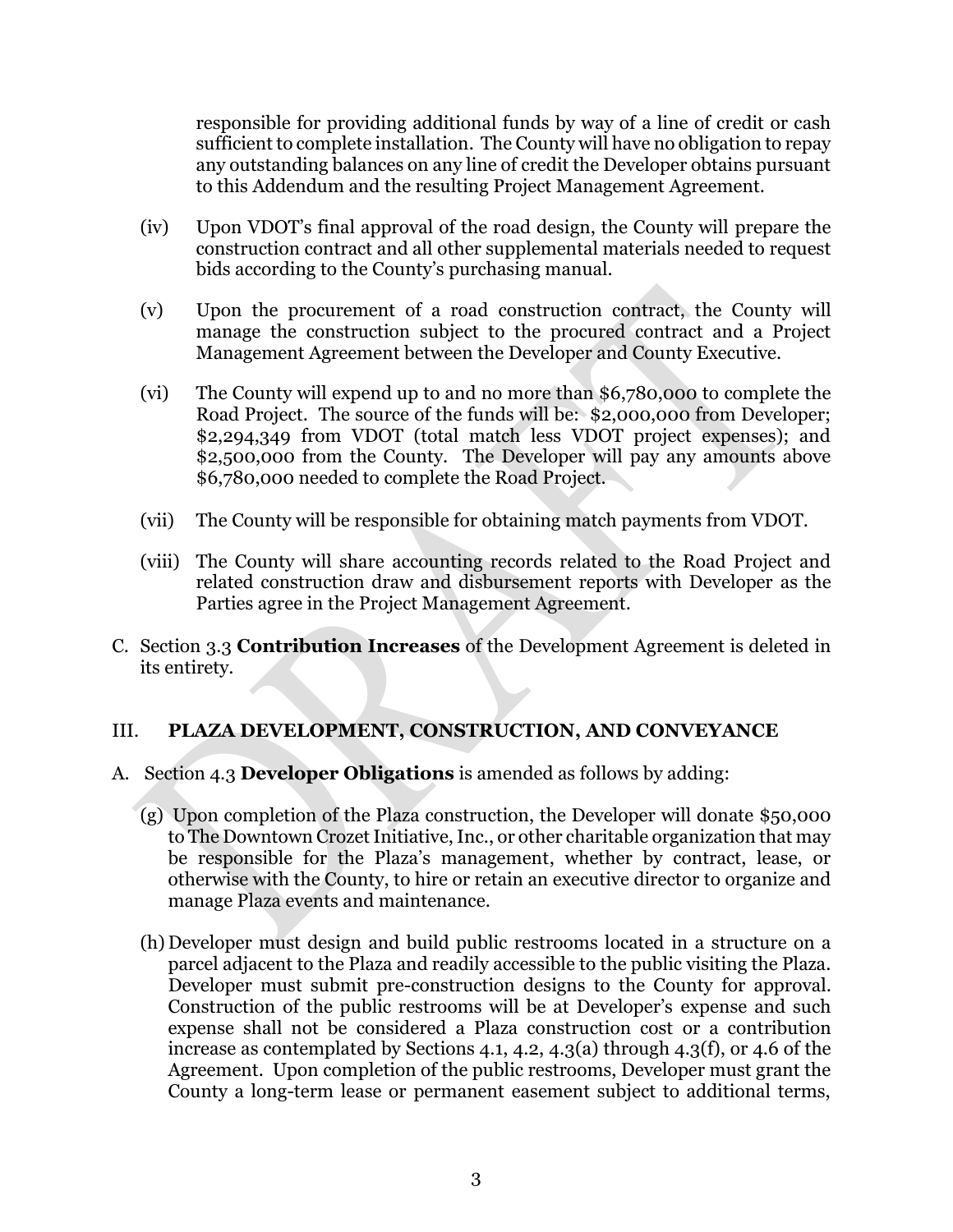restrictions, and conditions as the Parties agree, including access, maintenance and repair responsibilities, renewal, reversion, and termination. The Development Agreement, this Addendum, and nothing more shall constitute good and valuable consideration for such lease or easement.

#### IV. **INCORPORATION**

All other terms and conditions of the Development Agreement not replaced, superseded, or modified by this Addendum are affirmed and remain in full force and effect and are incorporated into this Addendum by reference.

## **[SIGNATURE PAGE FOLLOWS]**